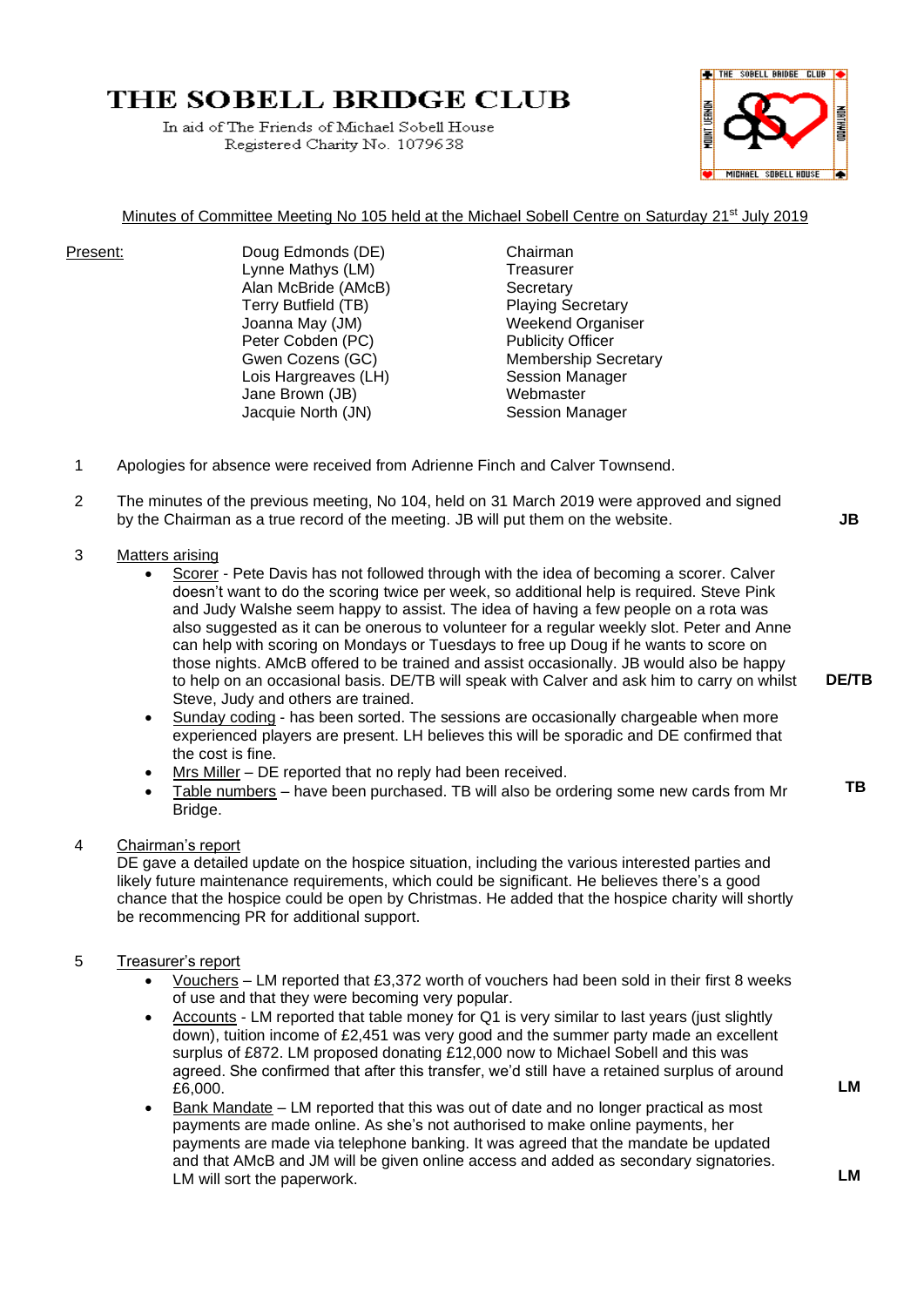|     | Communications from HBA regarding their events should be forwarded to TB                                                                                                                                                                                                                                                                                                                                                                                                                    | <b>AMcB</b>  |
|-----|---------------------------------------------------------------------------------------------------------------------------------------------------------------------------------------------------------------------------------------------------------------------------------------------------------------------------------------------------------------------------------------------------------------------------------------------------------------------------------------------|--------------|
| 7.  | Membership secretary's report.<br>GC said she was ignoring an email from HBA regarding members email addresses. She reported<br>that of the current 290 members, around 70 had not yet paid to renew this year. She added that<br>some people pay to renew even though they're no longer active with the club, but remain happy to<br>support it. A letter will be going shortly to those who haven't yet paid.                                                                             | GC           |
| 8.  | <b>Teaching Programme.</b><br>PC reported that the $2nd$ improvers' course is just about to finish and he's keen to integrate the 17<br>students into the club. He added that of the 18 students last year, around 8 have become fairly<br>regular players, which is way above the national average conversion rate of only 5%. Students are<br>invited to become automatic club members after the course finishes. Application forms need to be<br>completed and returned to GC.           | <b>PC</b>    |
|     | Some student have been invited to observe play on normal club nights and in the past some have<br>partnered more experienced players for an evening. DE advised that the experienced players can<br>act as mentors in this way without their NGS score being damaged whilst a student is playing their<br>first 150 boards. PC will be writing shortly to invite / request mentors for August this year.                                                                                    | <b>PC</b>    |
|     | Theresa Murray-Bates (TMB) plans to run supervised Chicago sessions for improvers on Mondays<br>from 10-12pm, before her new course starts in October. It was suggested that past SIMS hands<br>could be used for these sessions and that we could run supervised bridge sessions on a Friday or<br>Sunday. DE commented that TMB has a lot on her plate and may need some assistance. Jennifer<br>Hay assists her at times and both PC and DE are willing to help too, as would be others. |              |
|     | Next courses are Beginners from $14th$ October (with a free taster session on $7th$ October), and<br>Improvers from 14 <sup>th</sup> January 2020.                                                                                                                                                                                                                                                                                                                                          |              |
| 9.  | Publicity.<br>As a continuation of the last topic, PC advised that courses are now listed on our web site as well<br>as those of the HBA and Hillingdon Council. PC is proposing to take a quarter page ad in Optima<br>and TB offered to assist with a free ad in the Northwood Hills Echo. PC is continuing to promote us<br>in local shops and libraries etc.                                                                                                                            | <b>PC/TB</b> |
|     | DE thanked PC and also asked him to thank TMB on behalf of the committee for her work and<br>make it clear that if she needs any help at all, she should ask and we'll arrange it.                                                                                                                                                                                                                                                                                                          | <b>PC</b>    |
| 10. | Playing Secretary's Report.<br>Teams - TB said the hardest time of year to get teams for a tournament is usually July and<br>that's proven true again this year, with 5 teams versus the usual 7or 8. Future teams dates<br>are to be publicised.<br>SIMS - The next event is Monday 22 <sup>nd</sup> and "we'll see how it goes." We're sticking to the<br>$\bullet$<br>policy of charging £2 extra for these events, to go towards the additional EBU costs.                              | TB           |
| 11. | Webmaster's Report.<br>JB reported that she is obtaining a free printer from her work. Membership numbers on Pianola and<br>Scorebridge are being brought into line but this has been awkward because we use club<br>membership numbers rather than EBU numbers. She added that some members emails get sent<br>to their junk folders. DE asked JB to update the committee page on the website. JB asked AMcB                                                                               |              |

AMcB reported that he'd responded to club information requests from the EBU and the HBA.

6. Secretary's report

to supply her with a photo.

PC mentioned Google reviews. If you Google "Bridge clubs near me" you can find Sobell and write a review. He will encourage recent students and others to write reviews there for us.

 **PC**

JB/AMcB